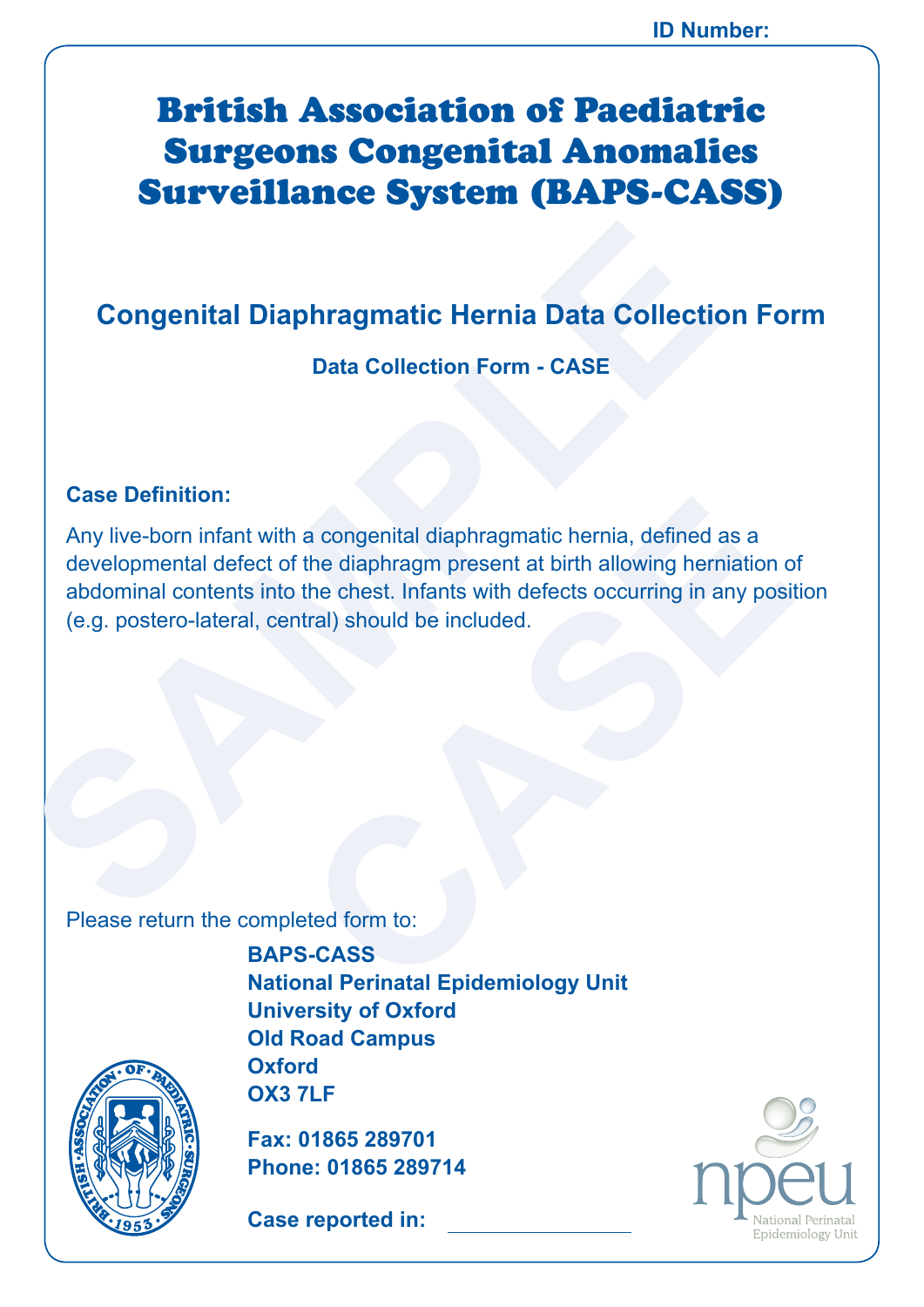# **Instructions**

- 1. Please do not enter any personally identifiable information (e.g. name, address or hospital number) on this form.
- 2. Please record the ID number from the front of this form against the infant's name on the Clinician's Section of the blue card retained in the BAPS folder.
- 3. Fill in the form using the information available in the infant's case notes.
- 4. Tick the boxes as appropriate. If you require any additional space to answer a question please use the space provided in section 7.
- 5. Please complete all dates in the format DD/MM/YY, and all times using the 24hr clock e.g. 18:37
- 6. If you do not know the answers to some questions, please indicate this in section 7.
- 3. Fill in the form using the information available in the infant's case notes.<br>4. Tick the boxes as appropriate. If you require any additional space to answer a<br>use the space provided in section 7.<br>5. Please complete all The describe the problem. 7. If you encounter any problems with completing the form please contact the Study Administrator or use the space in section 7 to describe the problem.

### **Definitions**

### **1. UK Census Coding for ethnic group WHITE**

- 01 **British**
- 02. Irish
- 03. Any other white background

#### MIXED

- 04. White and black Caribbean
- 05. White and black African
- 06. White and Asian
- 07. Any other mixed background

#### ASIAN OR ASIAN BRITISH

- 08. Indian
- 09. Pakistani
- 10. Bangladeshi
- 11. Any other Asian background
- BLACK OR BLACK BRITISH
	- 12. Caribbean
	- 13. African
	- 14. Any other black background
- CHINESE OR OTHER ETHNIC GROUP
	- 15. Chinese
	- 16. Any other ethnic group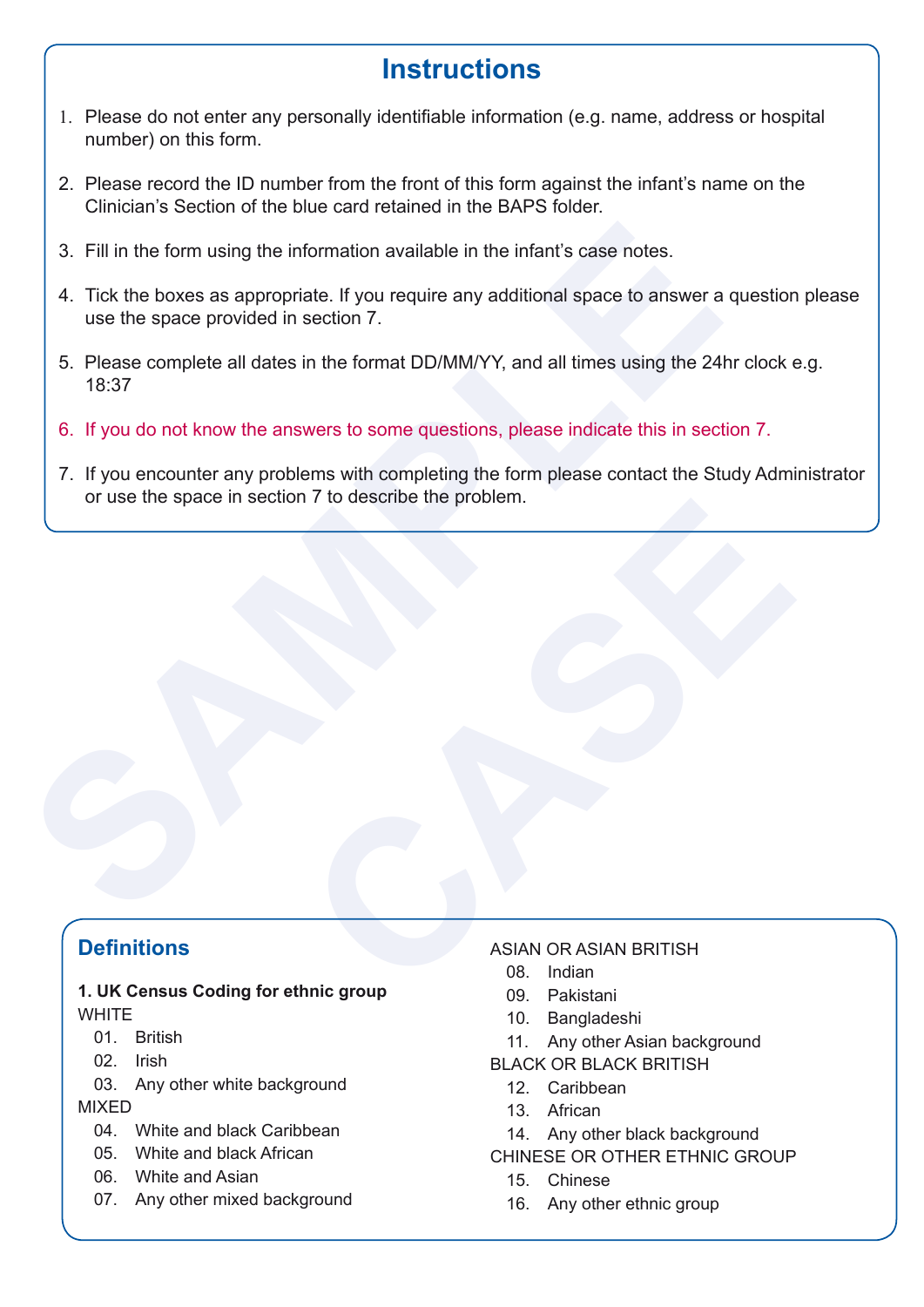|      | Section 1: <b>Antenatal data</b>                                                                                             |            |           |
|------|------------------------------------------------------------------------------------------------------------------------------|------------|-----------|
| 1.1  | <b>Was CDH suspected antenatally?</b>                                                                                        | Yes        | $No$ $ $  |
|      | If Yes, at what gestational age?                                                                                             |            | weeks     |
| 1.2  | Which feature suggested the diagnosis? (please tick all that apply)                                                          |            |           |
|      | Stomach/bowel in chest                                                                                                       |            |           |
|      | Liver herniation                                                                                                             |            |           |
|      | Other                                                                                                                        |            |           |
|      | If Other, please specify                                                                                                     |            |           |
| 1.3  | Was polyhydramnios present antenatally?                                                                                      | <b>Yes</b> | No        |
| 1.4  | Was the Lung Head Ratio (LHR) measured?                                                                                      | Yes        | No        |
|      | If Yes,                                                                                                                      |            |           |
|      | What was the lowest LHR?                                                                                                     |            |           |
|      | What date was this measured?                                                                                                 |            |           |
| 1.5  | Was fetal therapy undertaken?                                                                                                | Yes        | No        |
|      | If Yes,                                                                                                                      |            |           |
|      | Was FETO balloon tracheal occlusion undertaken?                                                                              | Yes        | No        |
|      | If Yes, please state                                                                                                         |            |           |
|      | Date of occlusion                                                                                                            |            |           |
|      | Date and time of balloon retrieval                                                                                           |            |           |
|      | Were antenatal corticosteroids administered?                                                                                 | Yes        | No        |
|      | If Yes, please state                                                                                                         |            |           |
|      | Date of first course                                                                                                         |            |           |
|      | Number of courses given                                                                                                      |            |           |
| 1.6  | What was the mother's year of birth?                                                                                         |            |           |
| 1.7  | Please give the first alphabetical part of mother's postcode<br>(e.g. OX for Oxfordshire, EH for Edinburgh, L for Liverpool) |            |           |
| 1.8  | Was this a multiple pregnancy?                                                                                               | Yes        | No        |
|      | If Yes,                                                                                                                      |            |           |
|      | How many fetuses?                                                                                                            |            |           |
|      | Did any of the other fetuses have CDH?                                                                                       | <b>Yes</b> | <b>No</b> |
| 1.9  | Was there a family history of CDH?                                                                                           | Yes        | No        |
|      | If Yes, please state which relative(s):                                                                                      |            |           |
| 1.10 | Was the surgical team involved in the antenatal planning of care?                                                            | Yes        | No        |
| 1.11 | Was a member of the surgical team involved in the antenatal                                                                  |            |           |
|      | counselling of the parents?                                                                                                  | Yes        | No        |
|      |                                                                                                                              |            |           |
|      | Section 2: Birth data                                                                                                        |            |           |
| 2.1  | What was the mode of delivery?                                                                                               |            |           |
|      | Vaginal delivery                                                                                                             |            |           |
|      | Pre-labour caesarean section                                                                                                 |            |           |
|      | Caesarean section after onset of labour                                                                                      |            |           |

**2.2 Ethnic Group1 \***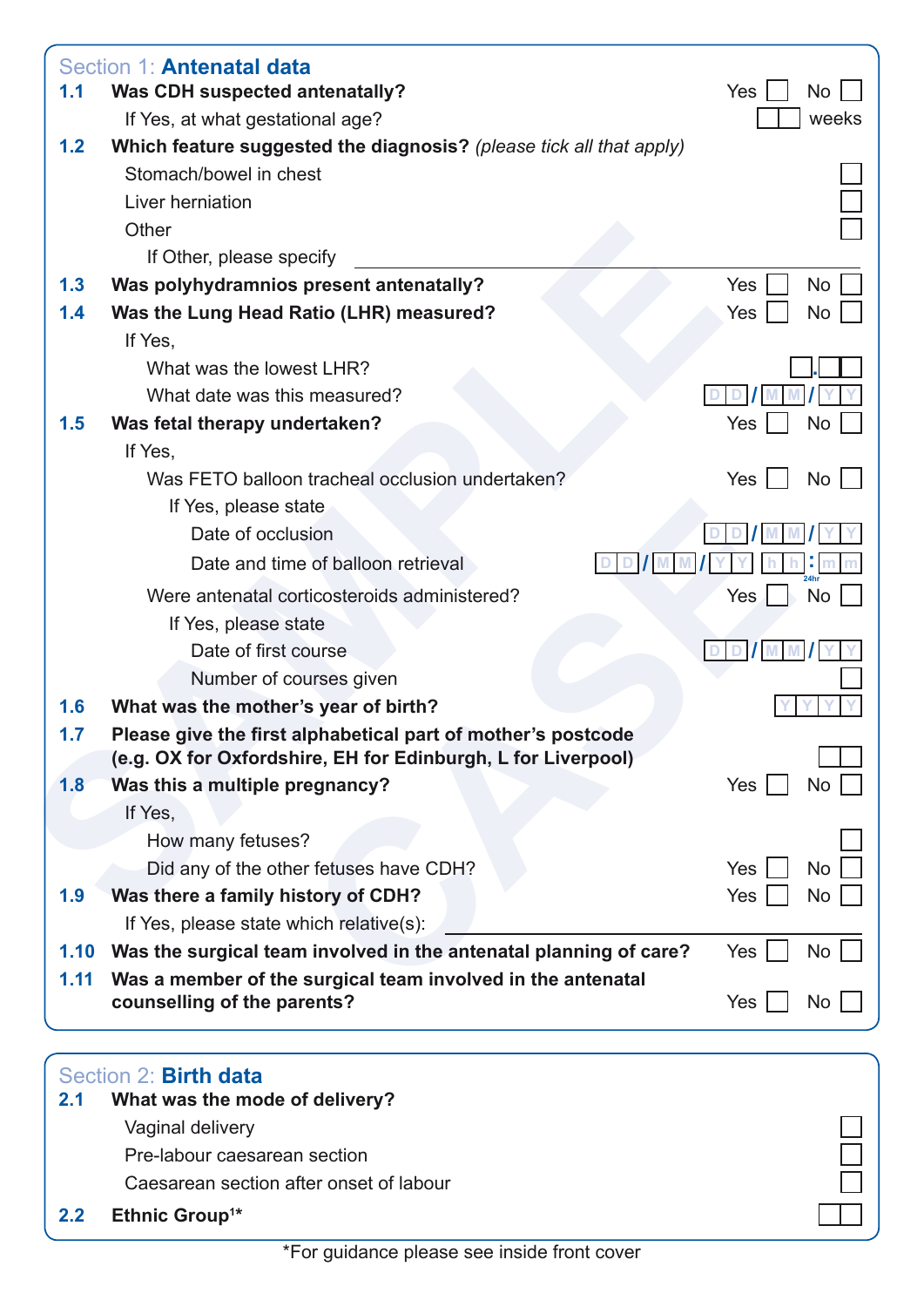| 2.4<br>2.5<br>2.6<br>2.7<br>2.8<br>2.9 | What was the gestational age at birth? (completed weeks)<br>What is the sex of the infant?<br>What was the birth weight?<br>What was the head circumference?<br>What was the 5min Apgar score?<br>Was surfactant given at birth?<br>Was the infant transferred from another hospital after delivery?<br>If Yes, please specify | Male                         | Female    <br>Indeterminate<br>g<br>cm<br>Yes<br><b>No</b><br>Yes<br>No |
|----------------------------------------|--------------------------------------------------------------------------------------------------------------------------------------------------------------------------------------------------------------------------------------------------------------------------------------------------------------------------------|------------------------------|-------------------------------------------------------------------------|
|                                        | Hospital infant was born in:                                                                                                                                                                                                                                                                                                   |                              |                                                                         |
|                                        | Date of transfer                                                                                                                                                                                                                                                                                                               |                              | D                                                                       |
|                                        | 2.10 Were there any other anomalies confirmed or suspected?                                                                                                                                                                                                                                                                    |                              | Yes<br>No                                                               |
|                                        | If Yes, please complete table below:                                                                                                                                                                                                                                                                                           |                              |                                                                         |
|                                        | <b>Anomaly</b>                                                                                                                                                                                                                                                                                                                 | <b>Suspected antenatally</b> | <b>Diagnosed postnatally</b>                                            |
|                                        |                                                                                                                                                                                                                                                                                                                                | (Tick if yes)                | (Tick if yes)                                                           |
|                                        |                                                                                                                                                                                                                                                                                                                                |                              |                                                                         |
|                                        |                                                                                                                                                                                                                                                                                                                                |                              |                                                                         |
|                                        |                                                                                                                                                                                                                                                                                                                                |                              |                                                                         |
|                                        |                                                                                                                                                                                                                                                                                                                                |                              |                                                                         |
|                                        |                                                                                                                                                                                                                                                                                                                                |                              |                                                                         |
|                                        |                                                                                                                                                                                                                                                                                                                                |                              |                                                                         |
| 3.1<br>3.2                             | Section 3: Pre-Operative Investigations and Management<br>Was a chest X-Ray performed?<br>Which side was the hernia defect?                                                                                                                                                                                                    | Left                         | Yes<br><b>No</b><br><b>Bilateral</b><br>Right                           |
| 3.3                                    | Was an echocardiogram performed pre-operatively?                                                                                                                                                                                                                                                                               |                              | $\Box$ No<br>Yes                                                        |
| 3.4                                    | Was any ventilatory support used prior to surgery?                                                                                                                                                                                                                                                                             |                              | Yes<br>No                                                               |
|                                        | If Yes, please indicate strategies used prior to surgery and the order of use:                                                                                                                                                                                                                                                 |                              |                                                                         |
|                                        |                                                                                                                                                                                                                                                                                                                                | Tick if used                 | Indicate order of use (1,2,3 etc)                                       |
|                                        | Conventional mode ventilation                                                                                                                                                                                                                                                                                                  |                              |                                                                         |
|                                        | High frequency oscillation                                                                                                                                                                                                                                                                                                     |                              |                                                                         |
|                                        | <b>ECMO</b>                                                                                                                                                                                                                                                                                                                    |                              |                                                                         |
|                                        | Liquid                                                                                                                                                                                                                                                                                                                         |                              |                                                                         |
|                                        | <b>Nasal CPAP</b>                                                                                                                                                                                                                                                                                                              |                              |                                                                         |
| 3.5                                    | Were inotropes used?<br>If Yes, please list agents used:                                                                                                                                                                                                                                                                       |                              | Yes<br>No                                                               |
|                                        |                                                                                                                                                                                                                                                                                                                                |                              |                                                                         |
| 3.6                                    | Were pulmonary vasodilators used?                                                                                                                                                                                                                                                                                              |                              | Yes<br>No                                                               |
|                                        | If Yes, please indicate agents used (tick all that apply)<br>Nitric oxide                                                                                                                                                                                                                                                      |                              |                                                                         |
|                                        | Sildenafil                                                                                                                                                                                                                                                                                                                     |                              |                                                                         |
|                                        | Other                                                                                                                                                                                                                                                                                                                          |                              |                                                                         |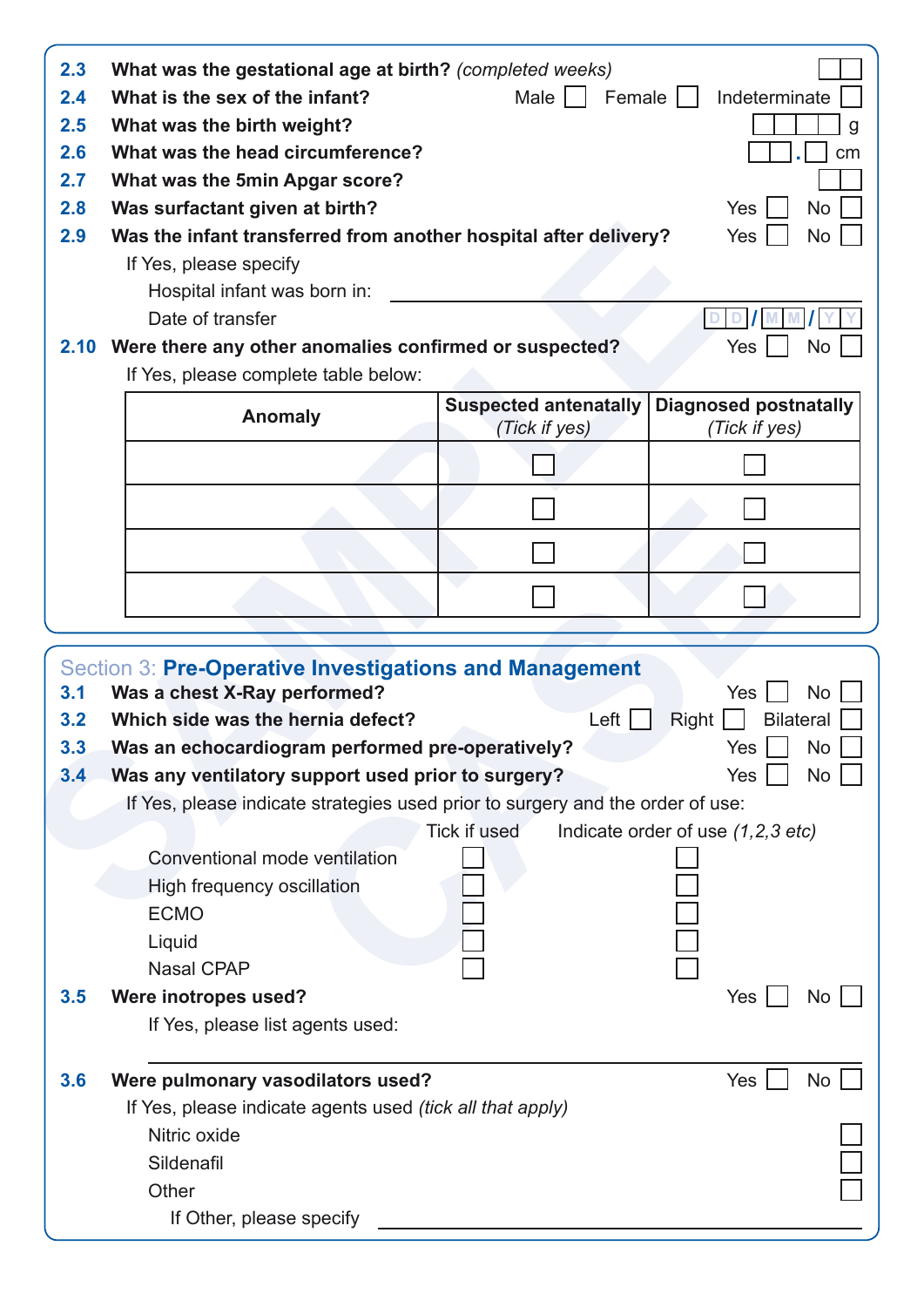| 4.1 | Was an operation performed?                                   | Yes<br><b>No</b>          |
|-----|---------------------------------------------------------------|---------------------------|
|     | If No                                                         |                           |
|     | Please indicate why not                                       |                           |
|     | Then go to section 5                                          |                           |
|     | If Yes, please continue                                       |                           |
| 4.2 | What was the date of operation?                               |                           |
| 4.3 | What was the type of hernia?                                  | Posterolateral<br>Central |
|     |                                                               | Anteromedial<br>Agenesis  |
| 4.4 | Was ECMO used peri-operatively?                               | <b>No</b><br>Yes          |
|     | If Yes, for how many days was it used?                        |                           |
| 4.5 | Was any other peri-operative ventilation technique used?      | Yes<br>No                 |
|     | If Yes, was it                                                |                           |
|     | Conventional mode ventilation                                 |                           |
|     | High frequency oscillation                                    |                           |
|     | For how many days was the infant ventilated post-operatively? |                           |
| 4.6 | What surgical techniques were used? (tick all that apply)     |                           |
|     | Primary diaphragm repair                                      | No<br>Yes                 |
|     | If Yes, please specify suture material                        |                           |
|     | Patch repair                                                  | Yes<br>No                 |
|     | If Yes, please specify patch material                         |                           |
|     | Abdominal wall patch (abdominoplasty)                         | Yes<br><b>No</b>          |
|     | If Yes, please specify patch material                         |                           |
|     | Chest drain deployed                                          | <b>No</b><br>Yes          |
|     | Minimally invasive surgery                                    | No<br><b>Yes</b>          |
|     | Fundoplication                                                | Yes<br>No                 |
|     | Other                                                         | Yes<br>No                 |
|     | If Yes, please specify                                        |                           |
| 4.7 | Was malrotation treated during the same surgical procedure?   | Yes  <br>No               |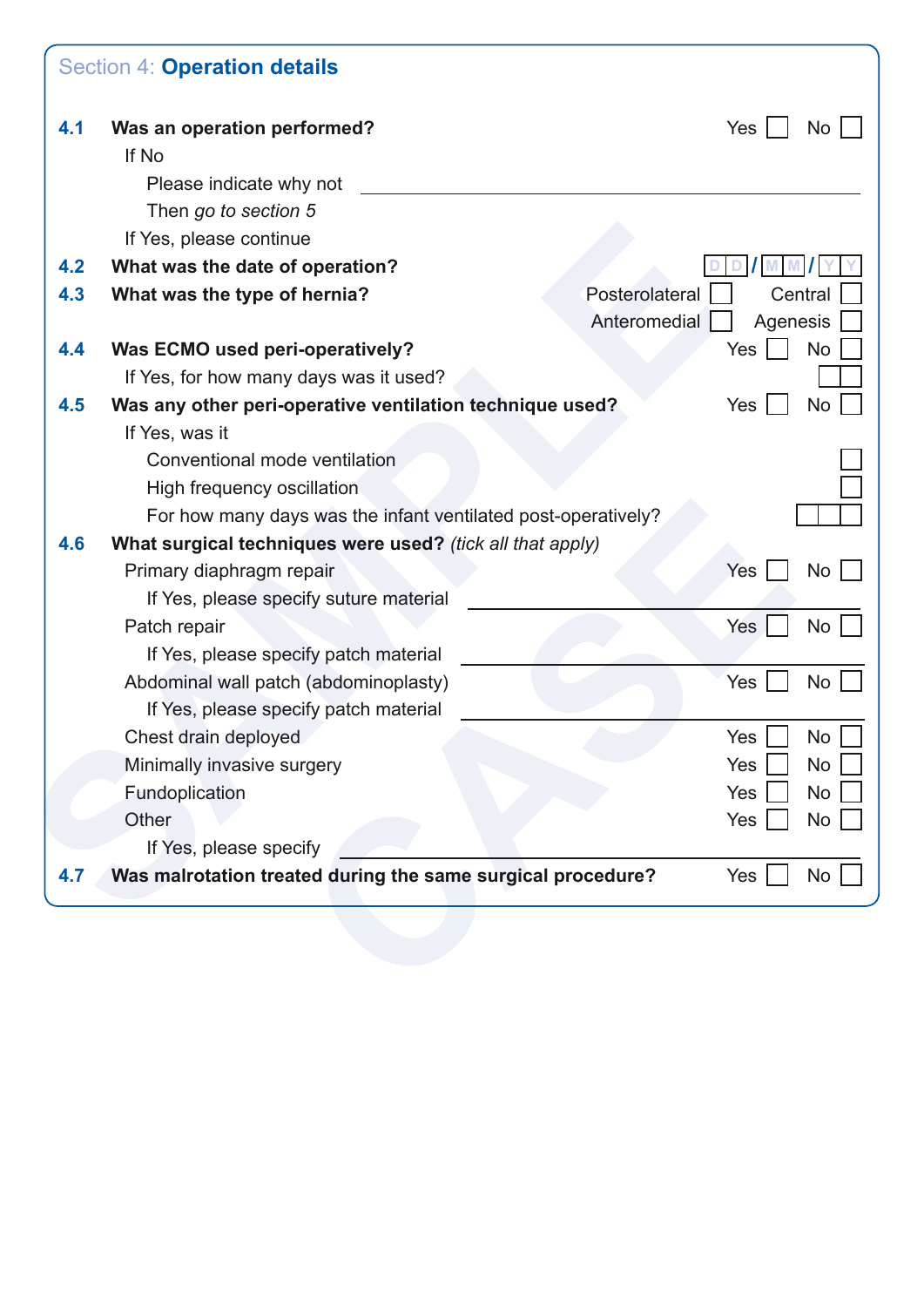|             | Section 5: Morbidity during primary admission             |                   |                               |
|-------------|-----------------------------------------------------------|-------------------|-------------------------------|
|             | Please indicate if any of the following were present.     |                   |                               |
| 5.1         | Chylothorax                                               |                   | <b>Yes</b><br>No <sub>1</sub> |
|             | If Yes, how was this managed?                             |                   |                               |
|             | <b>TPN</b>                                                |                   | Yes<br><b>No</b>              |
|             | Octreotide                                                |                   | Yes<br>No                     |
|             | Other                                                     |                   | No<br>Yes                     |
|             | If Other, please specify                                  |                   |                               |
| 5.2         | <b>Recurrent hernia</b>                                   |                   | Yes  <br><b>No</b>            |
|             | If Yes, please specify                                    |                   |                               |
|             | Method of repair                                          |                   |                               |
|             | Date of repair                                            |                   |                               |
| 5.3         | <b>Neurological sequelae (CNS dysfunction)</b>            |                   | <b>Yes</b><br><b>No</b>       |
|             | If Yes, please specify problem                            |                   |                               |
|             |                                                           |                   |                               |
| 5.4         | <b>Pneumothorax</b>                                       |                   | <b>Yes</b><br><b>No</b>       |
|             | If Yes, was this                                          | Pre-operative $ $ | Post-operative<br><b>Both</b> |
| 5.5         | <b>Other morbidity</b>                                    |                   | <b>No</b><br>Yes              |
|             | If Yes, please specify                                    |                   |                               |
|             | <b>Section 6: Outcomes</b>                                |                   |                               |
|             | <b>A: Hospital Discharge</b>                              |                   |                               |
|             | 6a.1 Has the infant been transferred to another hospital? |                   | $Yes \bigsqcup No \bigsqcup$  |
|             | If Yes, please give                                       |                   |                               |
|             | Name of hospital                                          |                   |                               |
|             | Date of transfer                                          |                   | DD MM                         |
|             | Responsible clinician                                     |                   |                               |
| <b>6a.2</b> | Has the infant been discharged home?                      |                   | Yes  <br>No                   |
|             | If Yes, please give                                       |                   |                               |

| ∪.4  | <u>FIIGUIIIUUIUI AA</u>                                                   |               | 1001<br><b>IVU</b>            |
|------|---------------------------------------------------------------------------|---------------|-------------------------------|
|      | If Yes, was this                                                          | Pre-operative | Post-operative<br><b>Both</b> |
| 5.5  | <b>Other morbidity</b>                                                    |               | <b>No</b><br>Yes              |
|      | If Yes, please specify                                                    |               |                               |
|      |                                                                           |               |                               |
|      |                                                                           |               |                               |
|      | Section 6: <b>Outcomes</b>                                                |               |                               |
|      | <b>A: Hospital Discharge</b>                                              |               |                               |
| 6a.1 | Has the infant been transferred to another hospital?                      |               | $Yes$  <br>No                 |
|      | If Yes, please give                                                       |               |                               |
|      | Name of hospital                                                          |               |                               |
|      | Date of transfer                                                          |               | DD / M M                      |
|      | Responsible clinician                                                     |               |                               |
| 6a.2 | Has the infant been discharged home?                                      |               | $Yes \mid$<br>No              |
|      | If Yes, please give                                                       |               |                               |
|      | Date of discharge                                                         |               |                               |
|      | Was the baby discharged home on oxygen?                                   |               | Yes<br><b>No</b>              |
| 6a.3 | Was a neonatal hearing screen undertaken before discharge/                |               |                               |
|      | transfer?                                                                 |               | Yes<br><b>No</b>              |
|      | If Yes, what was the result?                                              |               | No impairment<br>Other        |
|      | If Other, please specify                                                  |               |                               |
| 6a.4 | Did this infant die?                                                      |               | Yes<br><b>No</b>              |
|      | If Yes,                                                                   |               |                               |
|      | What was the date of death?                                               |               |                               |
|      | What was the principle cause of death as stated of the Death Certificate? |               |                               |
|      |                                                                           |               |                               |
|      |                                                                           |               |                               |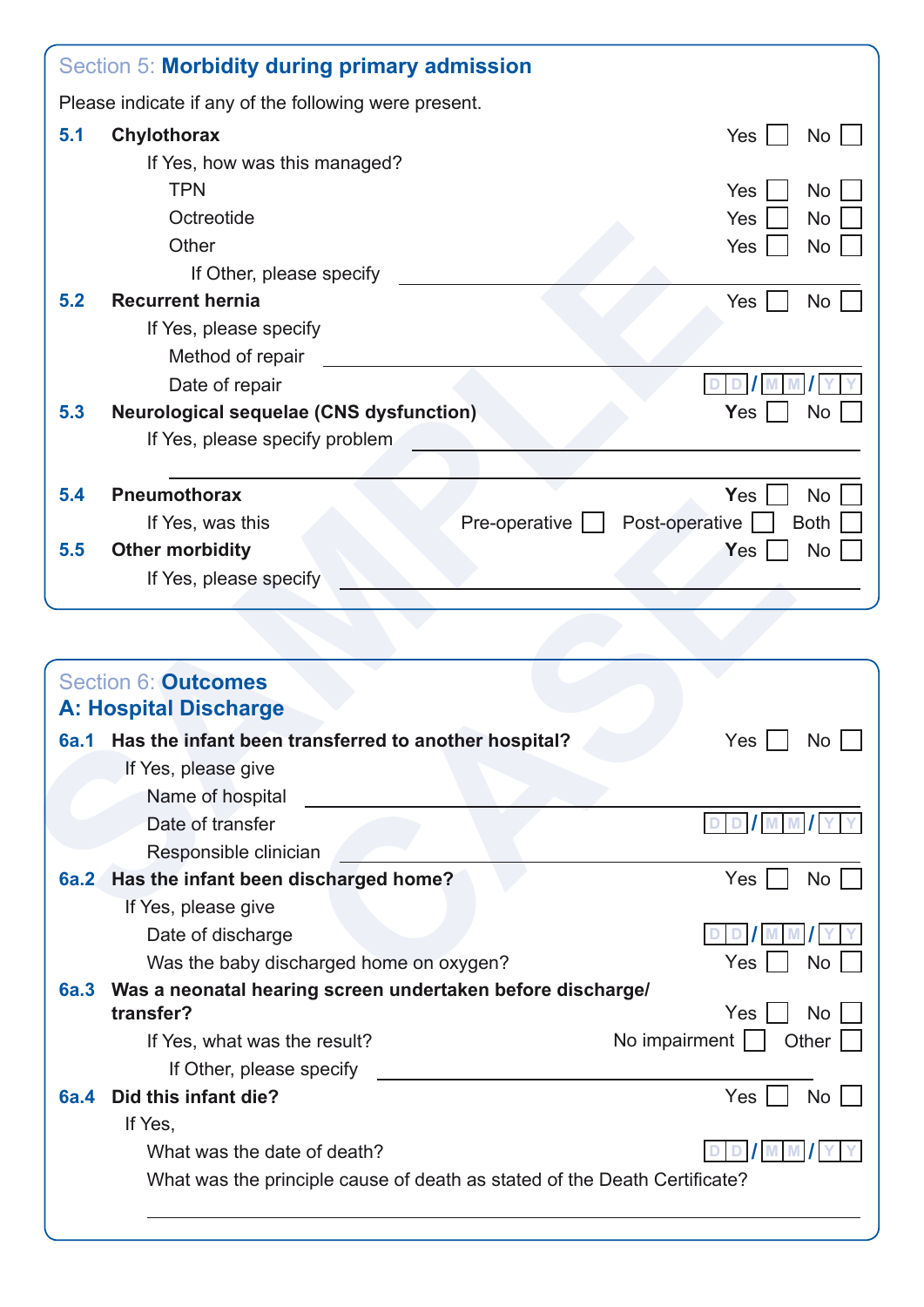| Was a post mortem examination performed?                                        | Yes<br>No l            |
|---------------------------------------------------------------------------------|------------------------|
| If Yes,                                                                         |                        |
| Was this a coroner's PM?                                                        | Yes<br>No              |
| Posterolateral<br>What type of hernia was confirmed?                            | Central                |
| Anteromedial                                                                    | Agenesis               |
| Was pulmonary hypoplasia evident?                                               | Yes<br>No              |
| Were any other congenital anomalies identified?                                 | <b>Yes</b><br>No.      |
| If Yes, please specify                                                          |                        |
| <b>B: Parental information</b>                                                  |                        |
| Were the parents given any of the following support information?<br><b>6b.1</b> | Yes<br>No <sub>1</sub> |
| Contact details for any parent based CDH support group?                         | <b>Yes</b><br>No       |
| In-house information leaflets?                                                  | <b>Yes</b><br>No       |
| Resuscitation training before primary discharge?                                | <b>Yes</b><br>No.      |

### Section 7

| Were any other congenital anomalies identified?<br>If Yes, please specify      | Yes | <b>No</b> |
|--------------------------------------------------------------------------------|-----|-----------|
| <b>B: Parental information</b>                                                 |     |           |
| 6b.1 Were the parents given any of the following support information?          | Yes | <b>No</b> |
| Contact details for any parent based CDH support group?                        | Yes | <b>No</b> |
| In-house information leaflets?                                                 | Yes | <b>No</b> |
| Resuscitation training before primary discharge?                               | Yes | <b>No</b> |
|                                                                                |     |           |
|                                                                                |     |           |
| <b>Section 7</b>                                                               |     |           |
| Please use this space to enter any other information you feel may be important |     |           |
|                                                                                |     |           |
|                                                                                |     |           |
|                                                                                |     |           |
|                                                                                |     |           |
|                                                                                |     |           |
|                                                                                |     |           |
|                                                                                |     |           |
|                                                                                |     |           |
|                                                                                |     |           |
|                                                                                |     |           |
|                                                                                |     |           |
|                                                                                |     |           |
|                                                                                |     |           |
|                                                                                |     |           |

| Section 8:                                                                 |          |
|----------------------------------------------------------------------------|----------|
| Name of person completing the form                                         |          |
| <b>Designation</b>                                                         |          |
| Today's date                                                               | DD/MM/YY |
| You may find it useful in the case of queries to keep a copy of this form. |          |